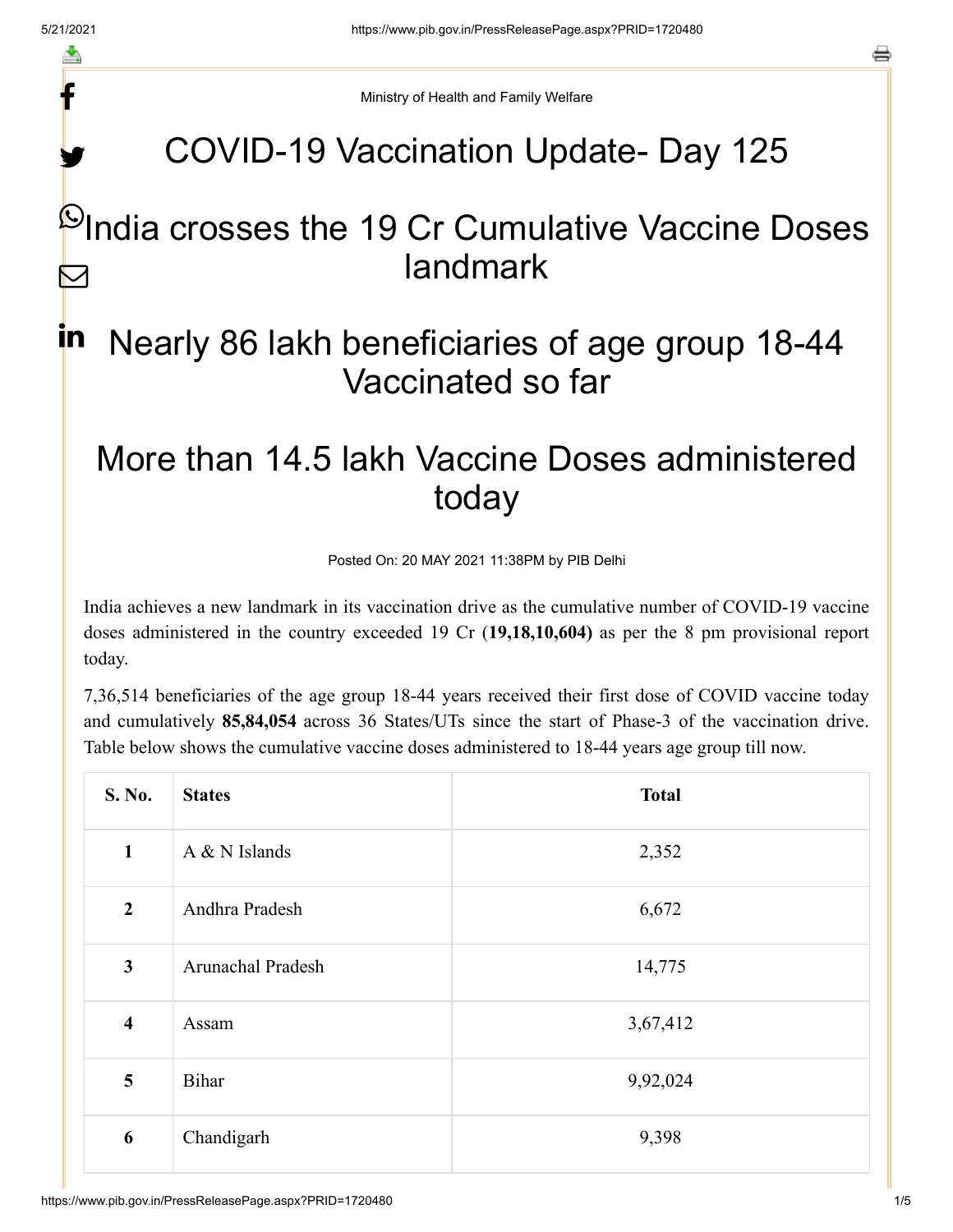| $\overline{7}$<br>f | Chhattisgarh         | 6,45,108         |
|---------------------|----------------------|------------------|
| $\bf{8}$            | Dadra & Nagar Haveli | 10,101           |
| $\boldsymbol{9}$    | Daman & Diu          | 11,102           |
| $\bigcirc$<br>10    | Delhi                | 8,56,695         |
| 11                  | Goa                  | 23,330           |
| in<br>12            | Gujarat              | 5,58,571         |
| 13                  | Haryana              | 6,27,428         |
| 14                  | Himachal Pradesh     | 39,992           |
| 15                  | Jammu & Kashmir      | 33,229           |
| 16                  | Jharkhand            | 2,65,931         |
| 17                  | Karnataka            | 1,37,623         |
| 18                  | Kerala               | 9,434            |
| 19                  | Ladakh               | 2,575            |
| 20                  | Lakshadweep          | $\boldsymbol{0}$ |
| 21                  | Madhya Pradesh       | 4,25,883         |
| 22                  | Maharashtra          | 6,74,139         |
| 23                  | Manipur              | 6,138            |
| 24                  | Meghalaya            | 16,769           |
| 25                  | Mizoram              | 9,440            |
| 26                  | Nagaland             | 7,376            |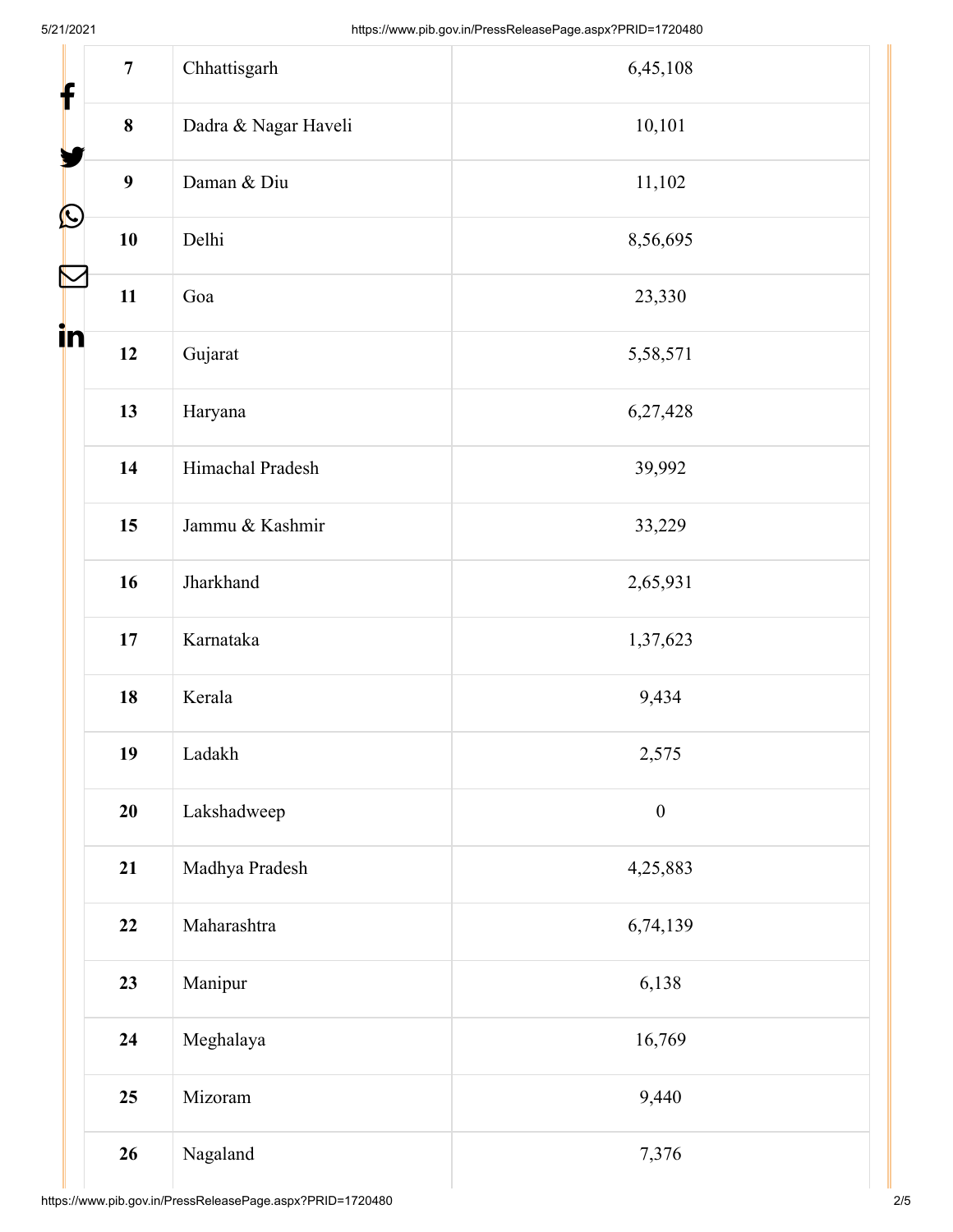| f                  | $\bf 27$     | Odisha               | 2,43,172  |
|--------------------|--------------|----------------------|-----------|
|                    | 28           | Puducherry           | 1,371     |
|                    | 29           | Punjab               | 2,51,892  |
| $\bigcirc$         | 30           | Rajasthan            | 11,10,697 |
| $\color{red} \sum$ | 31           | Sikkim               | 4,035     |
| in                 | 32           | Tamil Nadu           | 45,136    |
|                    | 33           | Telangana            | 652       |
|                    | 34           | Tripura              | 40,360    |
|                    | 35           | <b>Uttar Pradesh</b> | 8,51,594  |
|                    | 36           | Uttarakhand          | 1,90,289  |
|                    | 37           | West Bengal          | 91,359    |
|                    | <b>Total</b> |                      | 85,84,054 |

\*Figures for 1st dose coverage for the States of Chhattisgarh Punjab include 6.2 2.3 lakh doses respectively, administered in the age of 18-44 yrs, from 1 May to 19 May 21, and reported on 20 May 21. These figures are yet to be reconciled on CoWIN.

The total of 19,18,10,604 include 97,23,296 Healthcare Workers (HCWs) who have taken the 1<sup>st</sup> dose and 66,80,206 HCWs who have taken the 2<sup>nd</sup> dose, 1,47,84,918 Frontline Workers (FLWs) (1<sup>st</sup> dose), **82,84,445** FLWs (2<sup>nd</sup> dose), and **85,84,054** for 18-44 years of age group (1<sup>st</sup> dose). **5,98,12,707** for over 45 years old to 60 years old  $(1<sup>st</sup> Does), 95,75,946$  for over 45 years old to 60 years old  $(2<sup>nd</sup> dose),$ **5,62,36,899** for above 60 years (1<sup>st</sup> Dose) and **1,81,28,133** for above 60 years (2<sup>nd</sup> Dose).

| <b>HCWs</b> | 1 <sup>st</sup> Dose | 97, 23, 296 |
|-------------|----------------------|-------------|
|             | $2nd$ Dose           | 66,80,206   |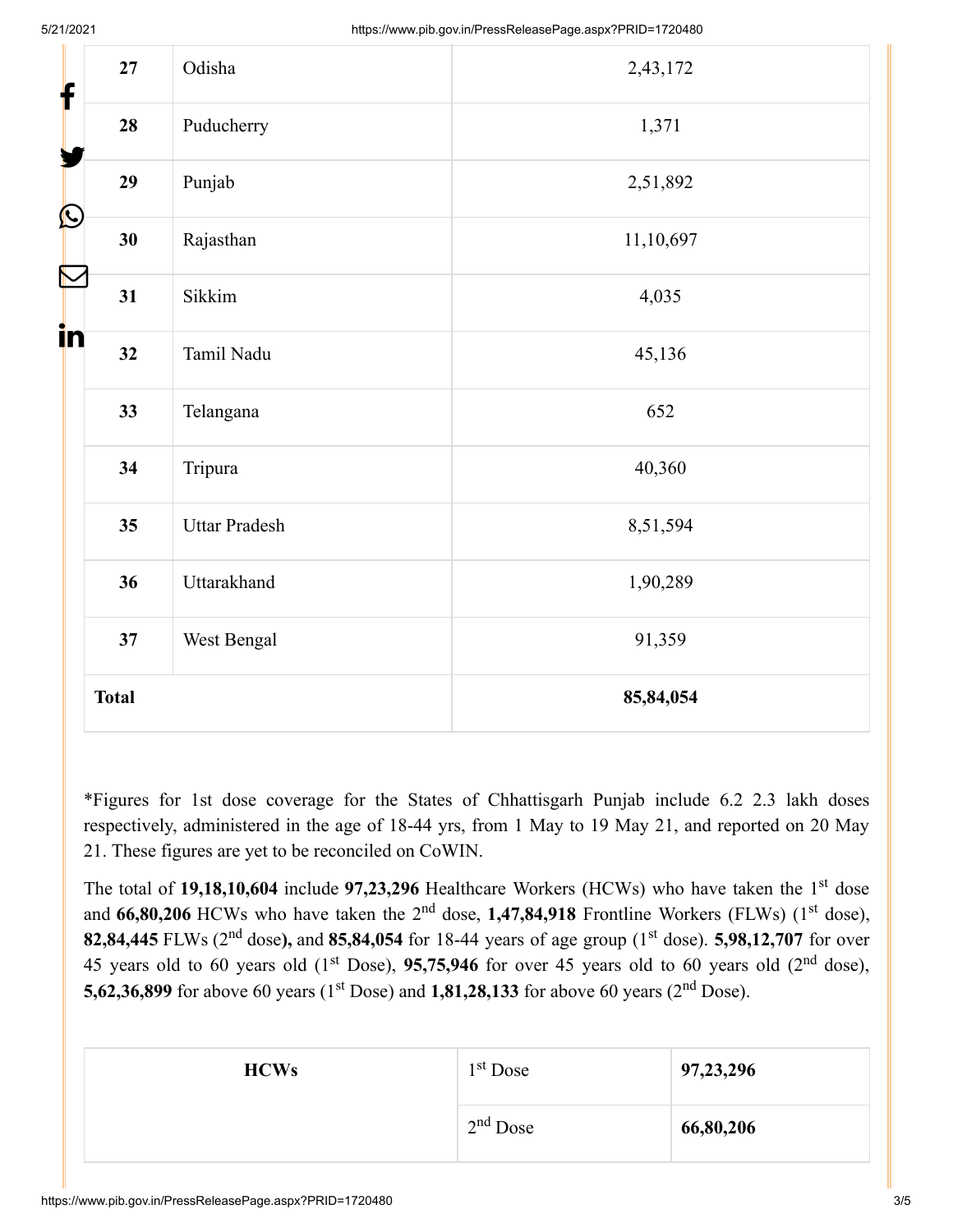| <b>FLWs</b><br>f                    | $1st$ Dose | 1,47,84,918     |
|-------------------------------------|------------|-----------------|
| Y                                   | $2nd$ Dose | 82,84,445       |
| Age Group 18-44 years<br>$\bigcirc$ | $1st$ Dose | 85,84,054       |
| Age Group 45 to 60 years            | $1st$ Dose | 5,98,12,707     |
|                                     | $2nd$ Dose | 95,75,946       |
| in<br>Over 60 years                 | $1st$ Dose | 5,62,36,899     |
|                                     | $2nd$ Dose | 1,81,28,133     |
| <b>Total</b>                        |            | 19, 18, 10, 604 |

As on Day-125 of the vaccination drive (20<sup>th</sup> May, 2021), total **14,56,088** vaccine doses were given. 12,73,785 beneficiaries were vaccinated for  $1<sup>st</sup>$  dose and 1,82,303 beneficiaries received  $2<sup>nd</sup>$  dose of vaccine as per the provisional report till 8 P.M. Final reports would be completed for the day by late tonight.

#### Date: 20<sup>th</sup> May, 2021 (125<sup>th</sup> Day)

| <b>HCWs</b>    | $1st$ Dose | 12,859   |
|----------------|------------|----------|
|                | $2nd$ Dose | 9,341    |
| <b>FLWs</b>    | $1st$ Dose | 63,861   |
|                | $2nd$ Dose | 18,532   |
| 18-44 years    | $1st$ Dose | 7,36,514 |
| 45 to 60 years | $1st$ Dose | 3,29,403 |
|                | $2nd$ Dose | 98,925   |